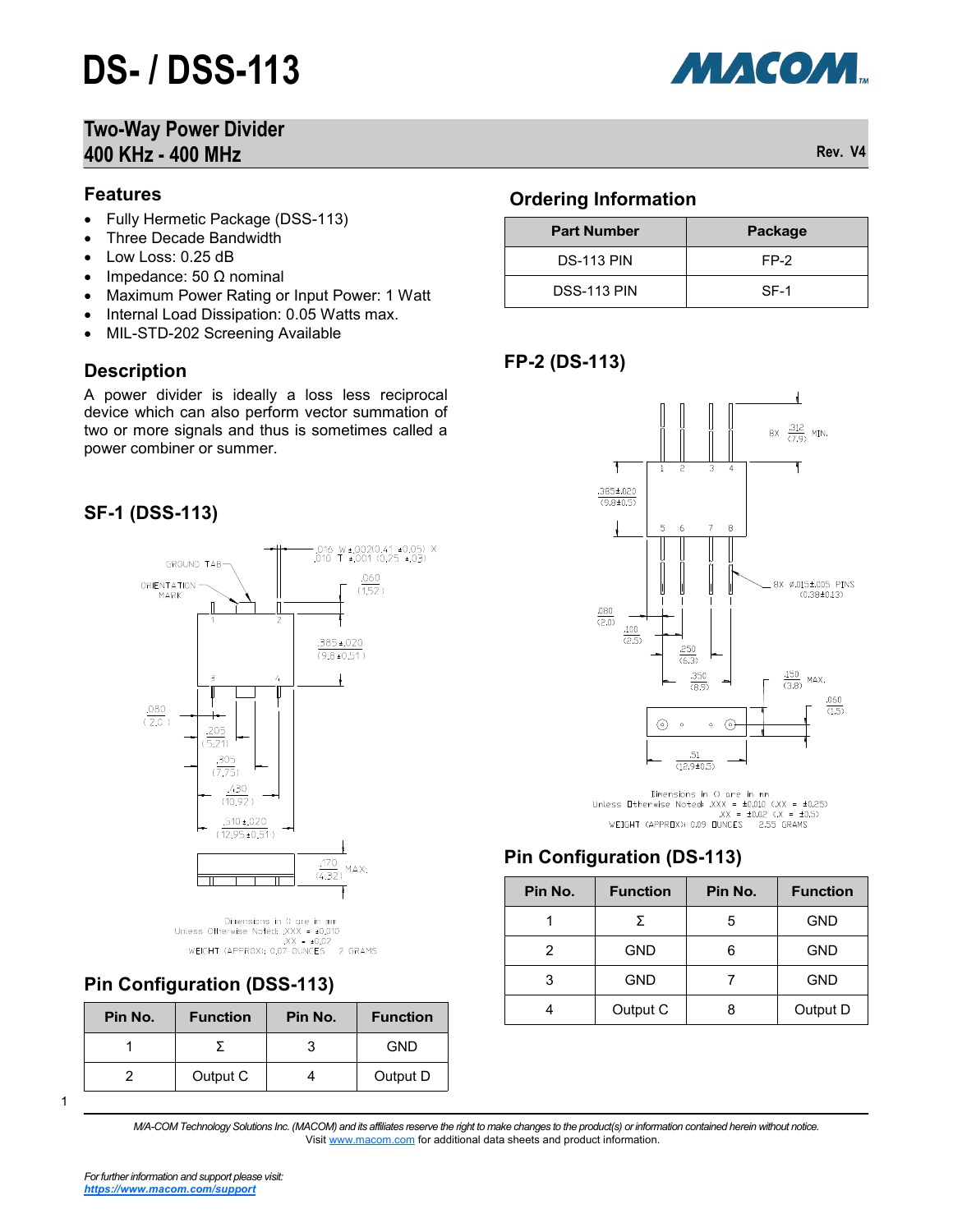

| <b>Two-Way Power Divider</b> |         |
|------------------------------|---------|
| 400 KHz - 400 MHz            | Rev. V4 |

## **DS-113 Electrical Specifications<sup>1</sup> : Freq. = 0.4 - 400 MHz, T<sup>A</sup> = -55°C to +85°C**

| <b>Parameter</b>            | <b>Test Conditions</b> | <b>Units</b> | Min. | Typ. | Max.  |
|-----------------------------|------------------------|--------------|------|------|-------|
| Insertion Loss <sup>2</sup> | Less Coupling          | dB           |      |      | 0.75  |
| Isolation                   |                        | dB           | 25   |      |       |
| Amplitude Balance           |                        | dB           |      |      | 0.15  |
| Phase Balance               |                        | $\circ$      |      |      | 1.0   |
| <b>VSWR</b>                 | All Ports              | Ratio        |      |      | 1.5:1 |

## **DSS-113 Electrical Specifications<sup>1</sup> : Freq. = 0.4 - 400 MHz, T<sup>A</sup> = -55°C to +85°C**

| <b>Parameter</b>            | <b>Test Conditions</b> | <b>Units</b> | Min. | Typ. | Max.  |
|-----------------------------|------------------------|--------------|------|------|-------|
| Insertion Loss <sup>2</sup> | Less Coupling          | dB           |      |      | 0.75  |
| <b>Isolation</b>            |                        | dB           | 25   |      |       |
| Amplitude Balance           |                        | dB           |      |      | 0.15  |
| Phase Balance               |                        | $\circ$      |      |      | 1.5   |
| <b>VSWR</b>                 | All Ports              | Ratio        |      |      | 1.6:1 |

1. All specifications apply with 50 ohm source and load impedance.

*M/A-COM Technology Solutions Inc. (MACOM) and its affiliates reserve the right to make changes to the product(s) or information contained herein without notice.*  Visit [www.macom.com](http://www.macom.com/) for additional data sheets and product information.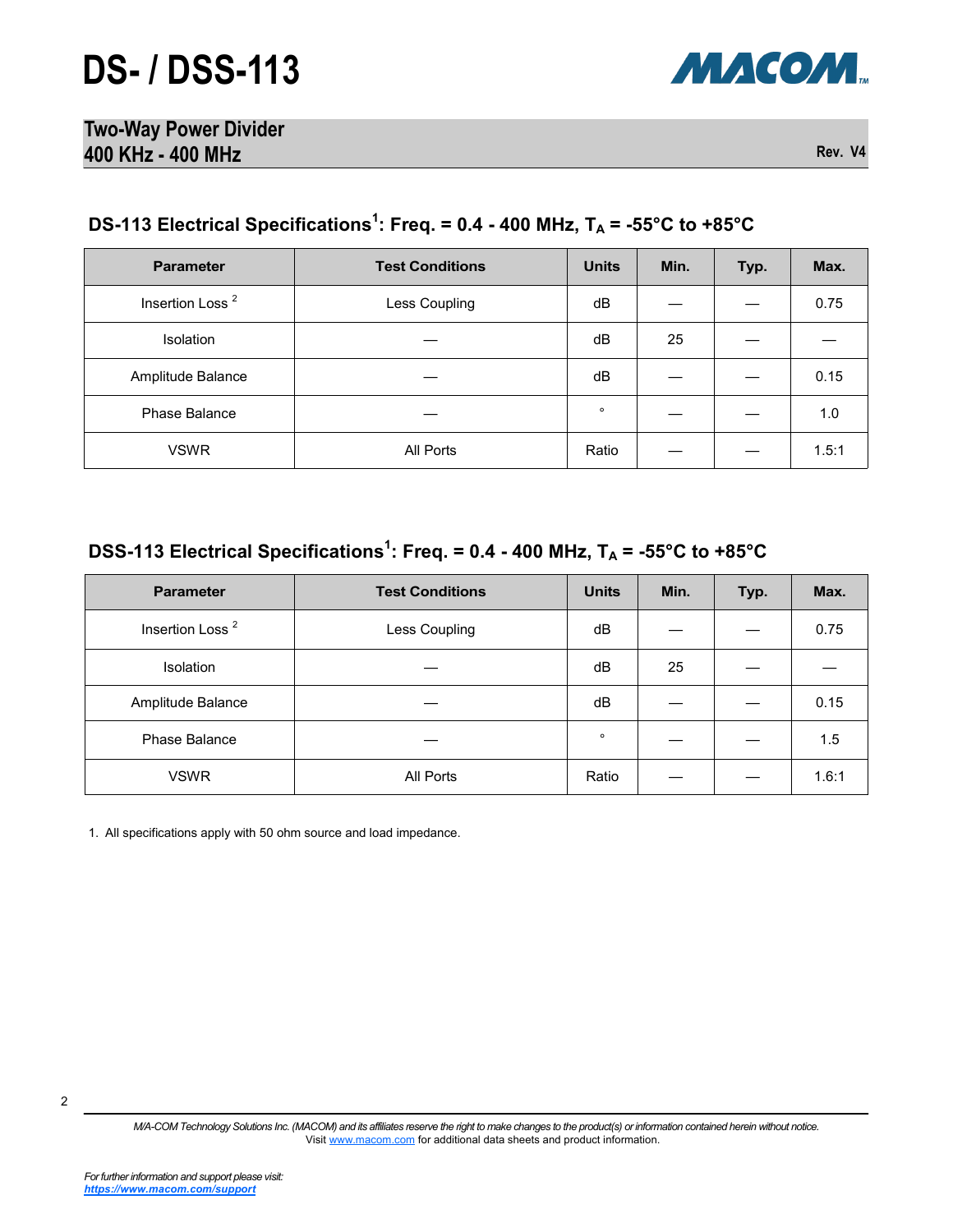# **DS- / DSS-113**

## **Two-Way Power Divider 400 KHz - 400 MHz Rev. V4**

## **Typical Performance Curves:**









*Input VSWR Output VSWR*



3

**МАСОМ**